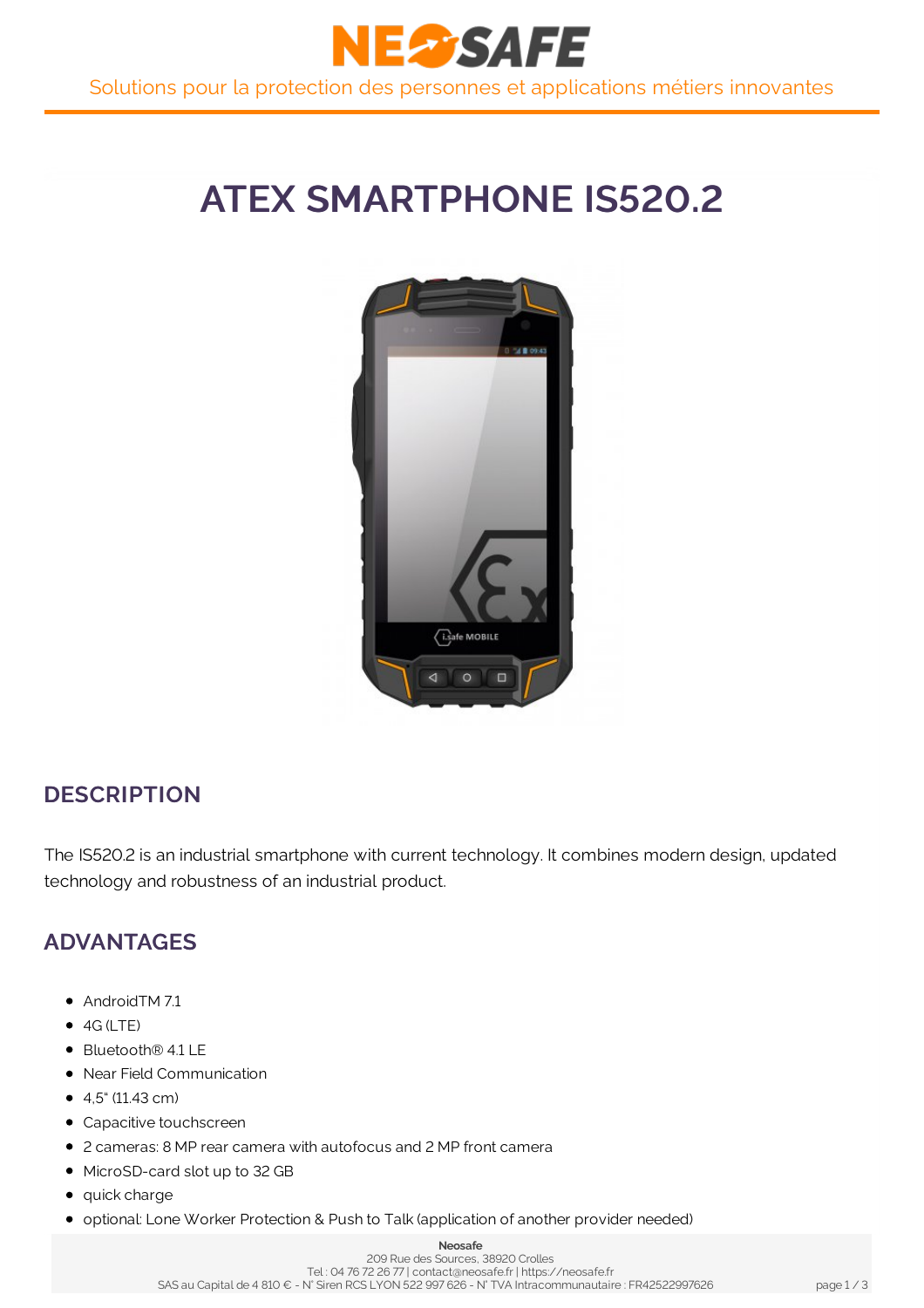### **APPROVALS**

ATEX Zone 2/22 Ex II 3G Ex ic IIC T4 Gc IP64 Ex II 3D Ex ic IIIC T135°C Dc IP64

• IECEx Zone 2/22 Ex ic IIC T4 Gc IP64 Ex ic IIIC T135°C Dc IP64